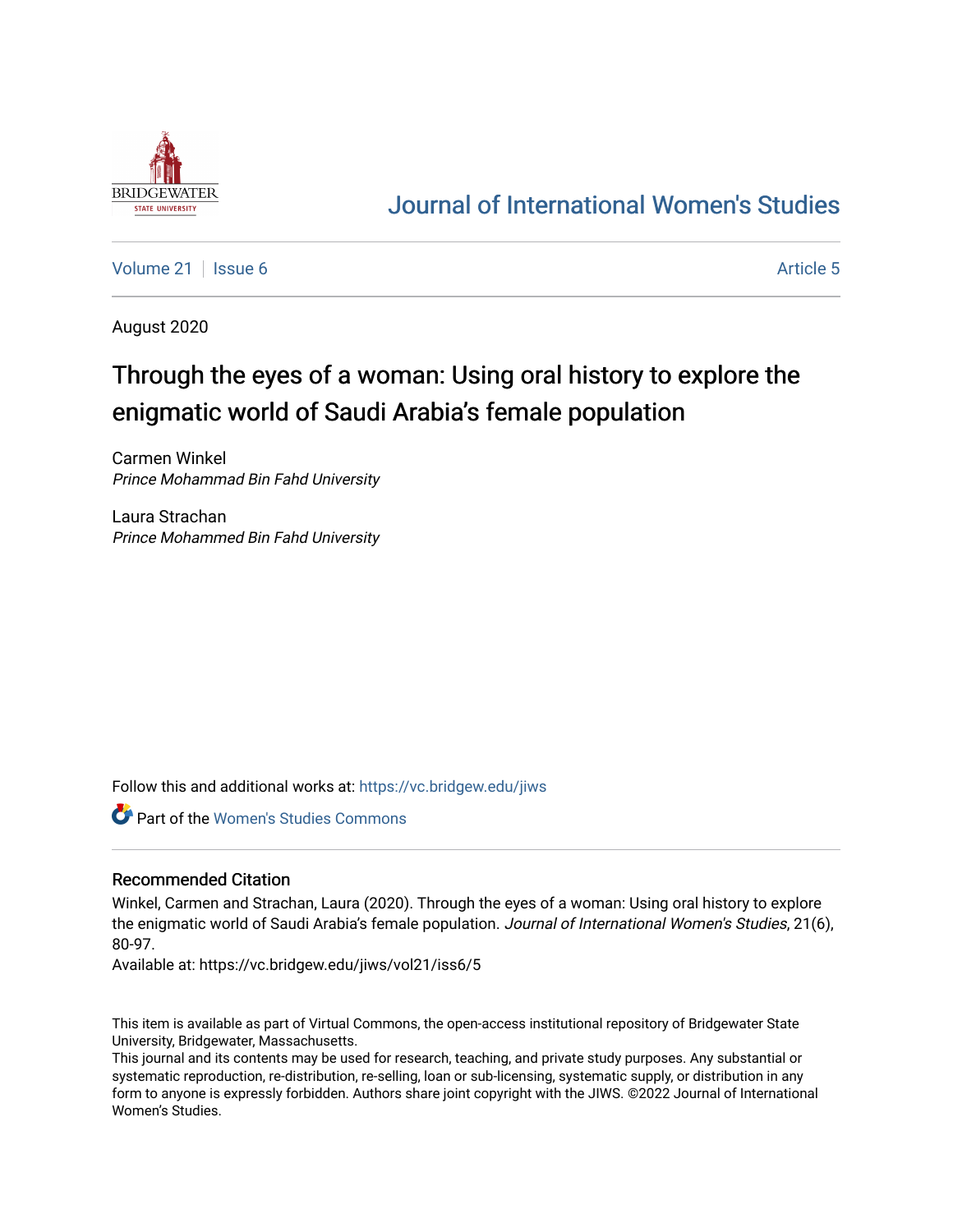Winkel and Strachan: Using oral history to explore Saudi Arabia's female population

This journal and its contents may be used for research, teaching and private study purposes. Any substantial or systematic reproduction, re-distribution, re-selling, loan or sub-licensing, systematic supply or distribution in any form to anyone is expressly forbidden. ©2020 Journal of International Women's Studies.

# **Through the eyes of a woman: Using oral history to explore the enigmatic world of Saudi Arabia's female population**

By Carmen Winkel<sup>1</sup> and Laura Strachan<sup>2</sup>

#### **Abstract**

The Kingdom of Saudi Arabia (KSA) remains cloaked in mystery and stereotypes especially when it pertains to its female population. Oppression? Subjugation? Discontent? These typecasts reverberate around the world, but interestingly when one speaks to a Saudi woman her story offers diverging representations of Saudi life that often debunk those expressed elsewhere. But without scholars asking "real" people about their lives and analyzing their lived responses, these dominant narratives are reaffirmed over and over again. To move beyond these stereotypes, this paper attempts to address the lives of Saudi Arabian females by using firsthand accounts obtained for an undergraduate student project. "The Oral History Project", initiated by the two authors using traditional oral history methods to teach history, geography and leadership at a private university in the kingdom, has female students interviewing family members about their past focusing on topics such as their life, family, tribe, and transformations due to modernity. The goal is to focus on the female perspective. Students asked common questions such as: What is lifelike for a Saudi woman? How does it differ from when you were a child? How have women navigated the constraints of a traditional society and how do they perceive themselves in it? Familial responses were recorded, translated, and transcribed to create an overview of each family's history.

*Keywords*: Oral History, Saudi Women, Kingdom of Saudi Arabia, Folklore

# **Introduction**

The Kingdom of Saudi Arabia remains cloaked in mystery and stereotypes especially when it pertains to its female population. Oppression? Subjugation? Discontent? These typecasts reverberate around the world, but interestingly when one speaks to a Saudi woman her story offers diverging representations of Saudi life often debunking those expressed elsewhere.

There is no shortage of studies and published material from around the world about Muslim women and their lived experiences, struggles and perceptions. Many anthologies have explored

<sup>&</sup>lt;sup>1</sup> Dr. Winkel earned her Ph.D. from the University of Potsdam, Germany, researching the 18th century Prussian Army. University positions in Germany and China preceded her current post at Prince Mohammad Bin Fahd University in Saudi Arabia. During and after the completion of her Ph.D., she worked for the Military History Research Institute of the Armed Forces in Germany and was the Coordinator for the Master Program "Military Studies" at the University of Potsdam. Email: [cwinkel@pmu.edu.sa](mailto:cwinkel@pmu.edu.sa)

<sup>2</sup> Dr. Strachan is a Canadian socio-cultural anthropologist with a Ph.D. from McMaster University, Canada. She has twenty years of experience in the Arabian Peninsula specializing in environmental protection, international development, Bedouin tribes and sustainability. Her research interests include female Bedouin tattooing, Arabian oral histories and petroglyphs in the Hashemite Kingdom of Jordan, the Sultanate of Oman, and the Kingdom of Saudi Arabia. She is currently an Assistant Professor at Prince Mohammed Bin Fahd University, KSA. Email: [lstrachan@pmu.edu.sa](mailto:lstrachan@pmu.edu.sa)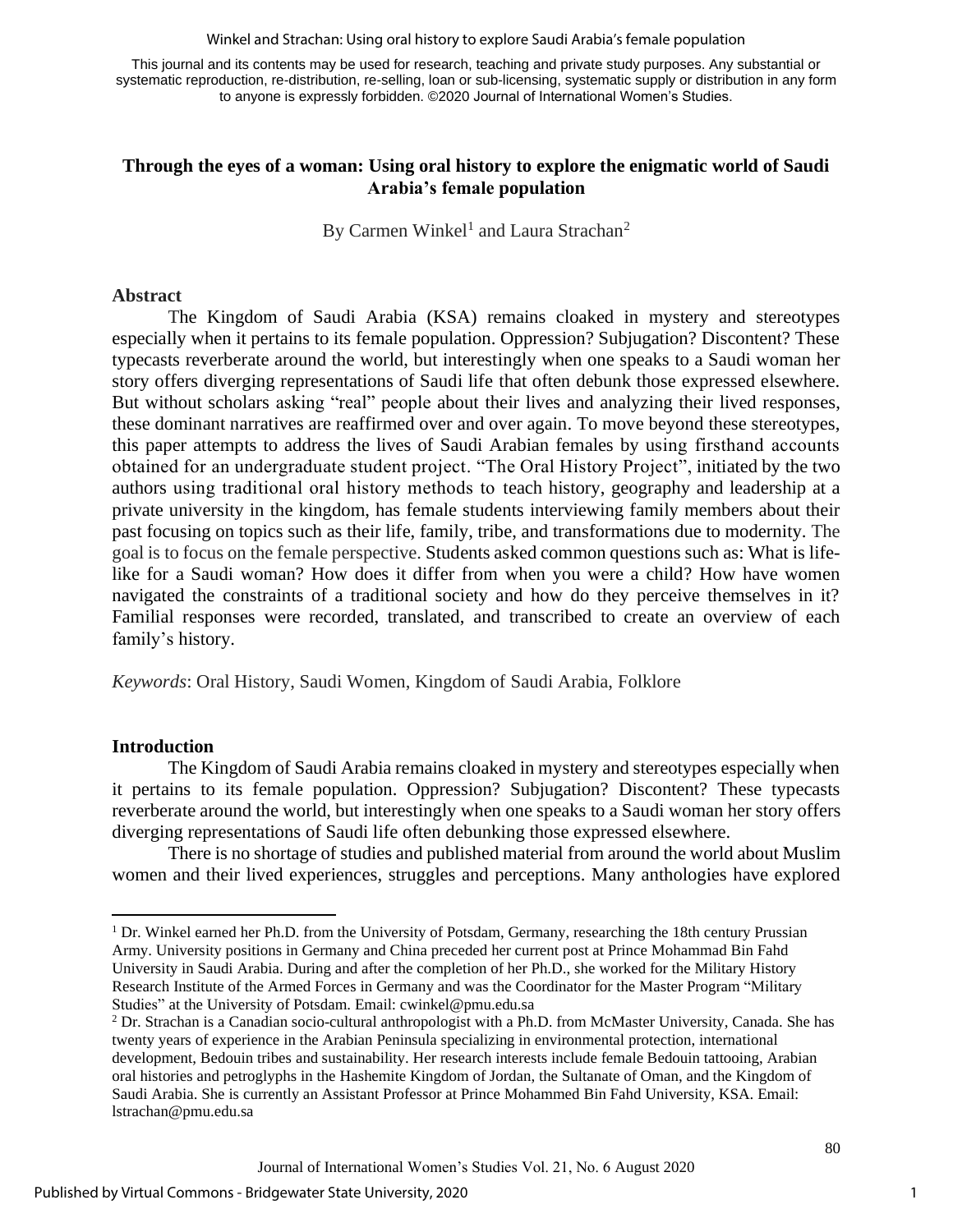Muslim women's lives, mostly within the context of western countries like the United States and the United Kingdom (Abdul-Ghafur, 2005; Afzal-Khan, 2005; Husain, 2006; Shaffi, 2009). The topics for these compilations include religion and political participation to personal struggles attributed to sexual abuse, domestic violence and racism. Many of the accounts have come from oral history projects using in-depth interviews that were conducted primarily by female academics. But there are few anthologies from Saudi Arabia, and even less that focus exclusively on the Saudi female perspective.

When historical research is conducted in western nations there are implied freedoms for researchers regarding their choice of topics, especially with regards to historical, cultural, and societal investigations. Governments and institutions are known to fund these types of initiatives to advance a stronger national identity. In Saudi Arabia, the situation differs in various ways. Firstly, it does not have a tradition of conducting uninhibited historical and anthropological research. Rather it is very measured with Islam, Islamic civilizations, and the royal family as preferred investigative topics. It has only been within the past four decades that there has been action towards the conservation and protection of their rich historical and cultural heritage (Masry, 1981). Prior to this, schools followed a very strict Islamic and Arabic language curriculum. For academics conducting research outside of these designated topics, it remains an extremely daunting endeavour.

Research on Saudi Arabian women is even scarcer than that on Muslim women and has been achieved by only a few female, Saudi scholars (Al-Rasheed, 2013; AlMunajjed, 1997). Their number is infinitesimal when compared to research conducted on women in other nations such as the United States, Canada or Germany. For foreigners, it is extremely rare and those who had access only spent a short time in the country to conduct interviews (Le Renard, 2014; House, 2013). Few scholars have had the unique opportunity to conduct firsthand research in the kingdom. It is for these reasons that secondary and printed sources, such as newspapers, reports, letters or statistical yearbooks (Vassiliev, 2013) have become default sources. In addition, none of the analyses, whether local or foreign, implemented an oral history methodology or asked women about their past, their experiences, or their way of life explicitly. Therefore, any research that provides a glimmer of Saudi society from a local perspective offers a rare lens for analyzing this intriguing yet complex nation and its people.

Feminist scholars have argued for decades that women's stories and perspectives, the way they perceive themselves, and how they interpret their lives and experiences are necessary for understanding societies and cultural backgrounds (Sangster, 1994). This paper attempts to do this by using oral history as a mechanism for gaining insight into the lives of Saudi Arabian females. The authors attempt to move beyond the antiquated methods of secondary and tertiary sources to better understand women from women. What was/is life-like for a Saudi woman? How is life different from previous generations? How have women navigated the constraints of a traditional society? Without asking "real" people and analyzing their actual lives, academic scholars reaffirm the same dominant narratives about women and their role over and over again (Anderson, Armitage, Jack, & Wittner, p. 107).

This case study is based on data compiled by Saudi Arabian female university students for an oral history project initiated by the two authors. The data compilation was part of an assignment that focused on female students interviewing family members about their past focusing on topics such as their lives, family, tribe, and transformations due to modernity. Pedagogically, the instructors chose to move beyond traditional teacher-centered instruction where textbooks have been the traditional source of information in the kingdom to emphasize memorization-assessed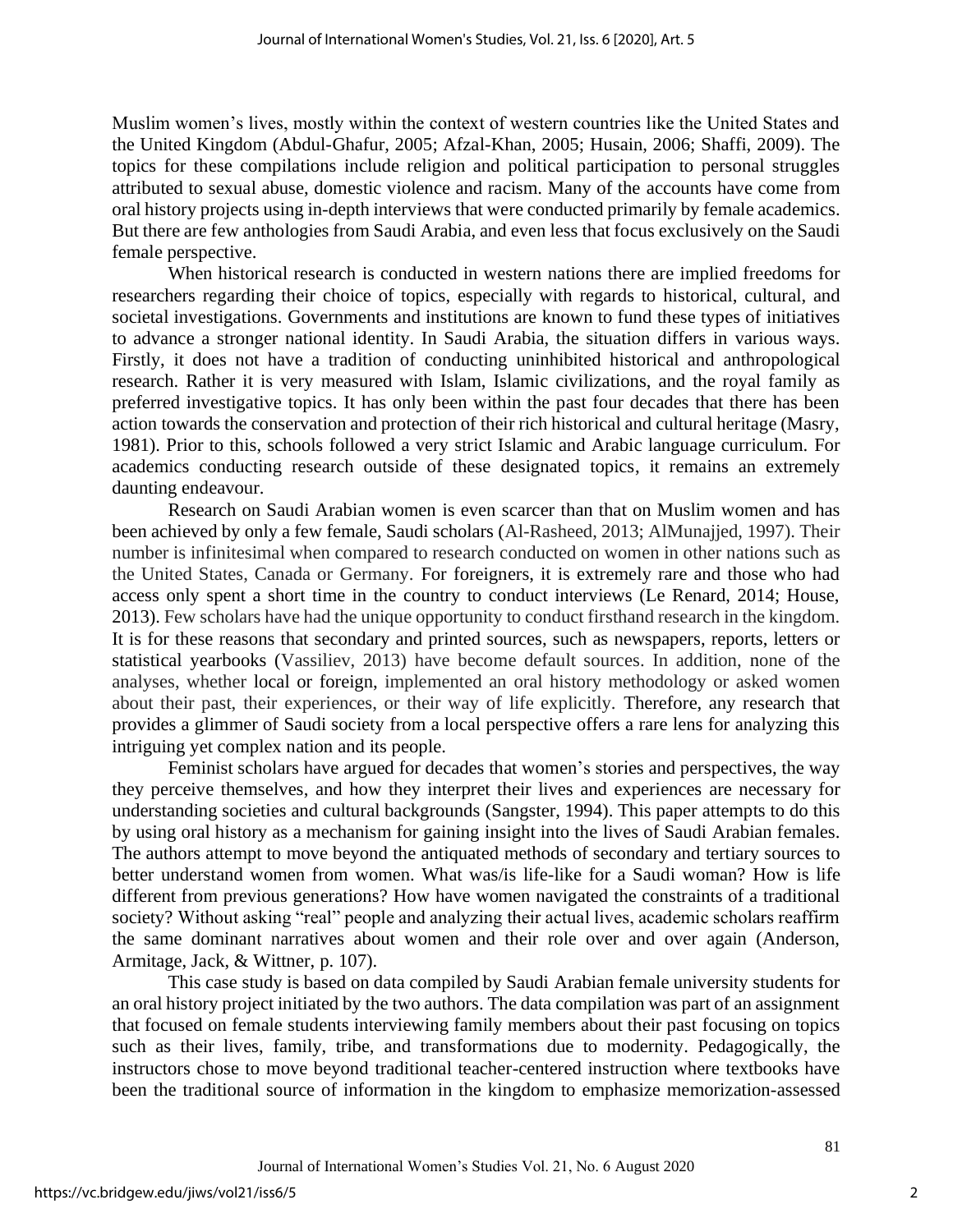retention. Their project, *The Oral History Project*, facilitated critical thinking by reconnecting students to their past to increase their knowledge of local history and culture (Busby, 2011). By emphasizing a student-centered approach, the students engaged in experiential learning and firsthand, qualitative research to recount their family's journey.

#### **Women in Saudi Arabia**

It is a well-known fact that women in Saudi Arabia do not share similar entitlements as women elsewhere in the world including other Islamic countries. Saudi females have faced many restrictions and must adhere to very strict laws and customs (Al-Rasheed, 2013). A major constraint for Saudi women has been the so-called guardianship system (Alhussein, 2014, p. 2), a one-sided system deeply rooted in customs that restrict a female's mobility and freedom. Male guardians, regardless of the women's age or social status, have authority and responsibility over most legal, administrative, and personal matters. All Saudi females require a male guardian, whether it is her father, husband or a male relative, to travel abroad. This includes elderly women who have raised families. Until recently, women were not allowed to drive a car, ride a bicycle, travel abroad or even play sports without the permission of their male guardian.

Saudi Arabia's legal system does not always support gender balance. A prime example pertains to divorce. When a woman decides to divorce her husband, she must provide specific, legal grounds to validate her request. Contrary, if a man wishes to divorce his wife he can do so at any time and without any legal grounds. A divorce can even occur without the woman's knowledge, a situation that just recently changed with a new rule that obliges the court system to notify women by text messaging about any rulings regarding a divorce (BBC, 2019). This imbalance also applied to female drivers. One of the most recent and undoubtedly far reaching transformations was the 2017 decision to lift the ban on women driving. Until this time, Saudi Arabia was the only country in the world that did not allow women to obtain driving licenses (Alamri, 2017).

Employment is another area of Saudi society that women face restrictions unlike their male relatives. Women rarely worked outside of the home in the past because the workforce was restricted almost exclusively to men with women limited to the fields of nursing and education. It has only been within the last few decades that this situation has changed. Many changes have focused on women's rights in response to the high cost of living and the country's finite oil and gas resources. Another explanation is Saudi Vision 2030, Saudi Arabia's vision for its social, economic and cultural future. This ambitious plan is meant to reduce the country's economic dependence on oil and to strengthen the private sector. An integral part of Saudi Vision 2030 is the modernization of society and the empowerment of women. The proportion of working women is projected to increase from 22 percent today to 30 percent (Vision 2030, p. 39). New sources of income are needed and Saudi families, like those elsewhere in the world, require more than one income to survive in today's developed world.

Even though women's rights have improved in a variety of ways, the situation remains complex. This is especially evident when analyzing the number of females graduating from colleges and universities. Approximately fifty percent of today's graduates are female, a number unheard of twenty years ago. The young generation of Saudi women is better educated than any other generation in the country before them (Gelb & Palley, p. 447). The problem now is finding employment for all of the graduates. A primary reason for this difficulty stems from the strict gender segregation that still exists in public life. Despite a 2011 royal decree that allowed women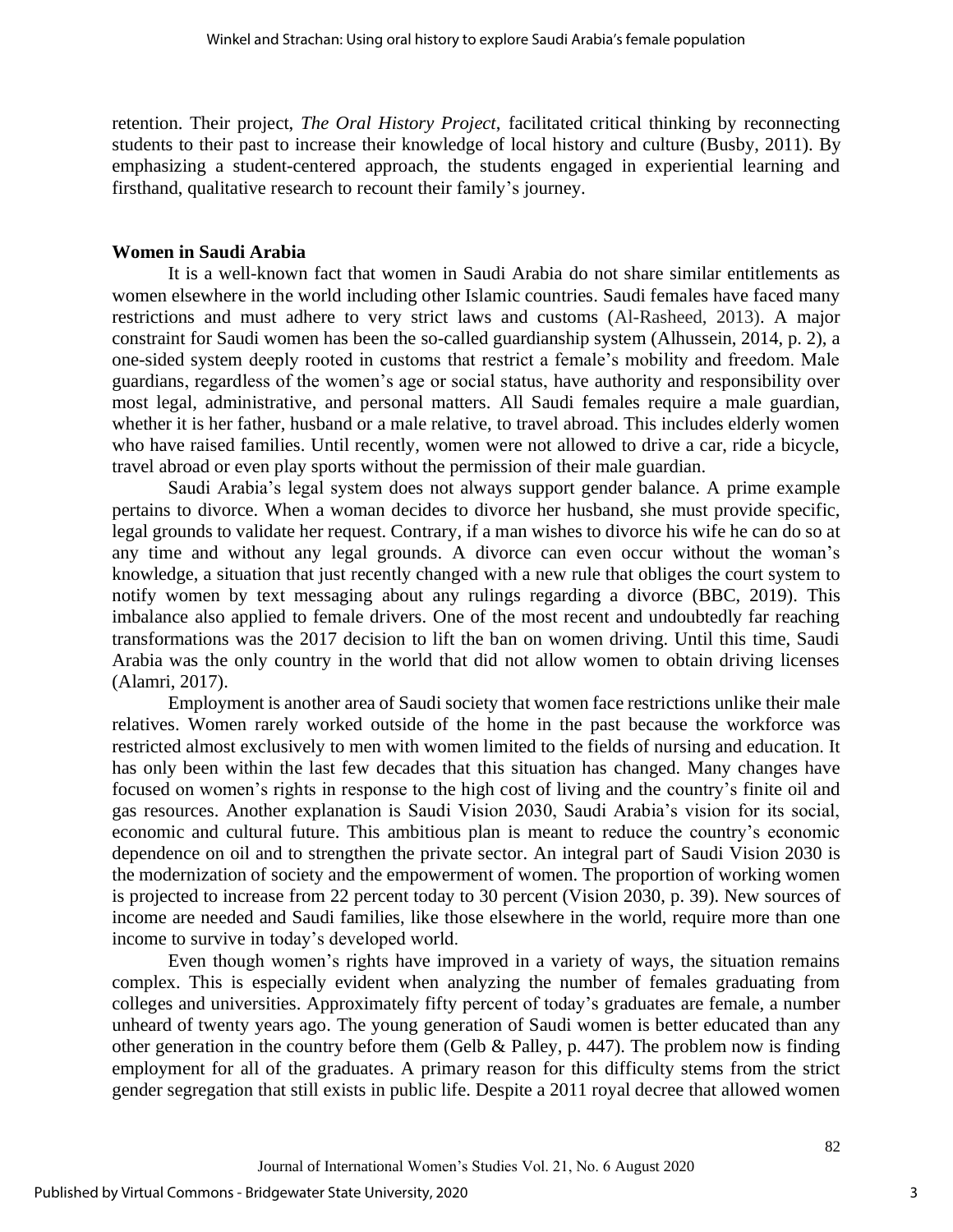to work in the retail sector and in other jobs where men are present (Alhussein, 2017, p. 3), many women are still bound by tradition. In theory they can, and some do, work in the public alongside their male counterparts, but many still find it difficult due to their family's strong belief in segregation and veiling.

#### **An Arabian Tradition**

Arabian history is unambiguously diverse and complex. For millennia, the people who called the Arabian Peninsula home, shared many traditions and customs, but differed from region to region, tribe to tribe, and family to family. Historically the vast majority lived a sedentary or nomadic existence and at times a combination of both. Sedentary dwellers resided primarily in villages and towns, often associated with oases, wells or other permanent sources of water, and made their living in agriculture, craftwork and trade (Wynbrandt 2010, p. 15). Nomadic populations were primarily livestock breeders raising sheep, goats and camels. They conducted annual migrations in search of natural browse and water to sustain their large herds. Some groups practiced a combination of both sedentary living and pastoral nomadism as their chosen livelihood strategy.

The historical method of communicating important information in the Arab world was by *oral history*. In lieu of a written history, oral histories were used by complex societies and smaller social units to pass on significant knowledge from one generation to the next to safeguard traditions, customs, and knowledge deemed worthy of protecting. It was a tried and true practice. Groups, families and individuals focused on the preservation of dates and historical events in their telling and retelling of stories, songs, and poetry. The transference of cultural nuances was the glue that bonded families and tribes through shared knowledge and experiences. It remains an important Arabian tradition to this day, but on a much smaller scale. Some families still share important information in this way, while others have distanced themselves from it as a response to modernization.

Today oral histories are not only for tribesmen and women, the illiterate and the historical. Although they are diminishing in their local usage, they have come to serve as an important tool in academia for gaining firsthand knowledge while conducting research. Oral life histories and interviews, according to Maynes, Pierce & Laslett (2008), "are the predominant forms of personal narrative evidence employed in social science research and among historians who use personal narrative as evidence" (p. 72). As they noted, "For some researchers, the goal of personal narrative analysis has simply been to work from an empirical base that is more inclusive" (p. 1). Anthropologists and historians, in particular, have used oral histories for decades as a tool for investigation and data collection whereby first-person accounts broaden the scope of an inquiry as they cast a spotlight on a personal or lived experience providing nuanced understandings of lifeways and events both past and present. The virtues of a more inclusive approach reach beyond the expediency of surveys and questionnaires to achieve a more intimate analysis of the research participant and their contributions to the investigation. Maynes, Pierce & Laslett (2008) suggest that when "eliciting facts about people's lives they get answers that are shaped in terms of the cultural conventions of storytelling, often reflecting the sharing, telling, and retelling of selfnarratives in many settings and over a lifetime" (p. 72).

Many scholars view oral history and folklore as one and the same<sup>3</sup>. Reynolds (2007) suggests that folklore mirrors oral history in many ways, "It is usually oral, and often a local,

<sup>&</sup>lt;sup>3</sup> Oral history and folklore are used interchangeably in this document.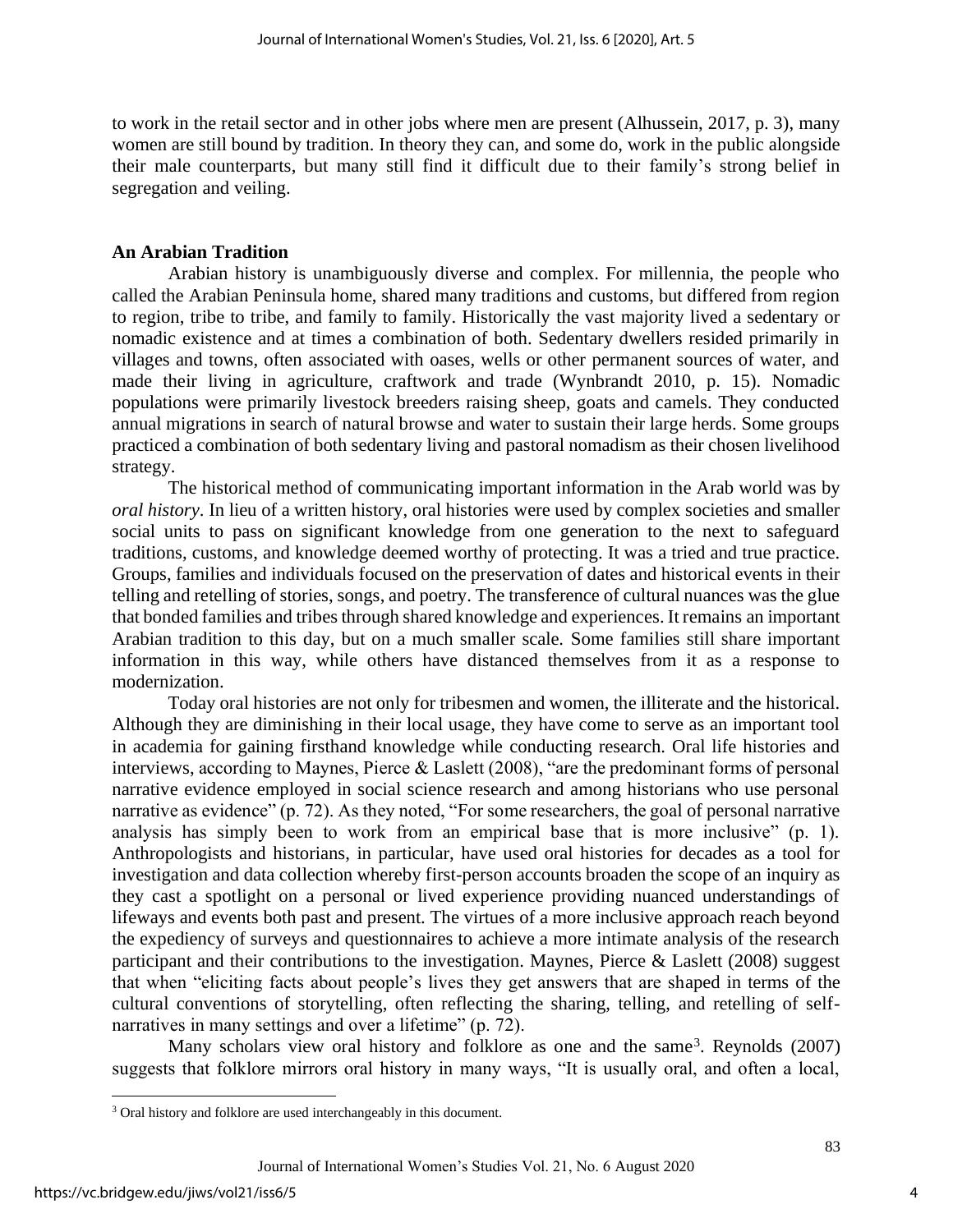phenomenon, and it is nearly always created and performed in one of the colloquial dialects" (p. 18). In this sense, as also noted by Reynolds (2007), folklore also provides a personalized accounting of lived experiences:

Folklore is the songs we sing without reference to printed music, the bedtime stories we tell our children without reading from a book, the family histories or experiences we recount at the dinner table over and over through the years, the jokes we hear and passion at work… (p. 25-26).

The Arab culture is permeated and held together in many different ways by its folklore (Reynolds, 2007 p. 26).

Oral history and folklore projects have a long and very productive history in Feminist Studies. Assembling women's perspectives seemed necessary to feminist scholars because women's experiences and realities have been systematically different from men's in crucial ways and therefore needed to be studied to fill large gaps of knowledge. This reconstitution of knowledge was essential because of a basic discontinuity:

women's perspectives were not absent simply as a result of oversight but had been suppressed, trivialized, ignored, or reduced to the status of gossip and folk wisdom by dominant research traditions institutionalized in academic settings and in scientific disciplines (Anderson, Armitage, Jack, & Wittner, 1987, 106).

Conducting oral history from a feminist perspective has provided insight into the lives and experiences of women who were oppressed, marginalized or seen as social outcasts (Anderson, Armitage, Jack, & Wittner, 1987). For over thirty years, they have been used around the world to study women's lives, both past and present, by interviewing females of all colours and social backgrounds (Gluck & Patai, 2013). Oral history studies have also pointed out that there are significant differences in how females and males remember and communicate their past (Hickey, 2012, p. 88). They suggest that there are differences in style and content of their stories; they want to talk about different topics. Females talk mostly within the context of their own family and placing themselves and their issues and struggles in this context, whereby male interviewees situate themselves in a more autonomous way (Anderson, Armitage, Jack, & Wittner, 1987, p. 114).

It is pertinent to point out that ever since academics started using oral history as a research tool, there has been scepticism about the reliability of eyewitness accounts. They have criticized the sources as unreliable, distorted, and biased arguing that interviewer and interviewee can influence the source they create together and therefore render useless, distorted sources:

If one takes into consideration the idea that eyewitnesses' accounts switch between individual, social, and cultural memory, then oral history interviews are an important source for getting to know how historical events and periods are remembered in a specific social group (Bertram, Wagner, & Trautwein, 2017, p. 449).

The authors argue that these nuances are what researchers look for. They exemplify the diversity in life and the breadth and depth of the human experience. Oral history allows us to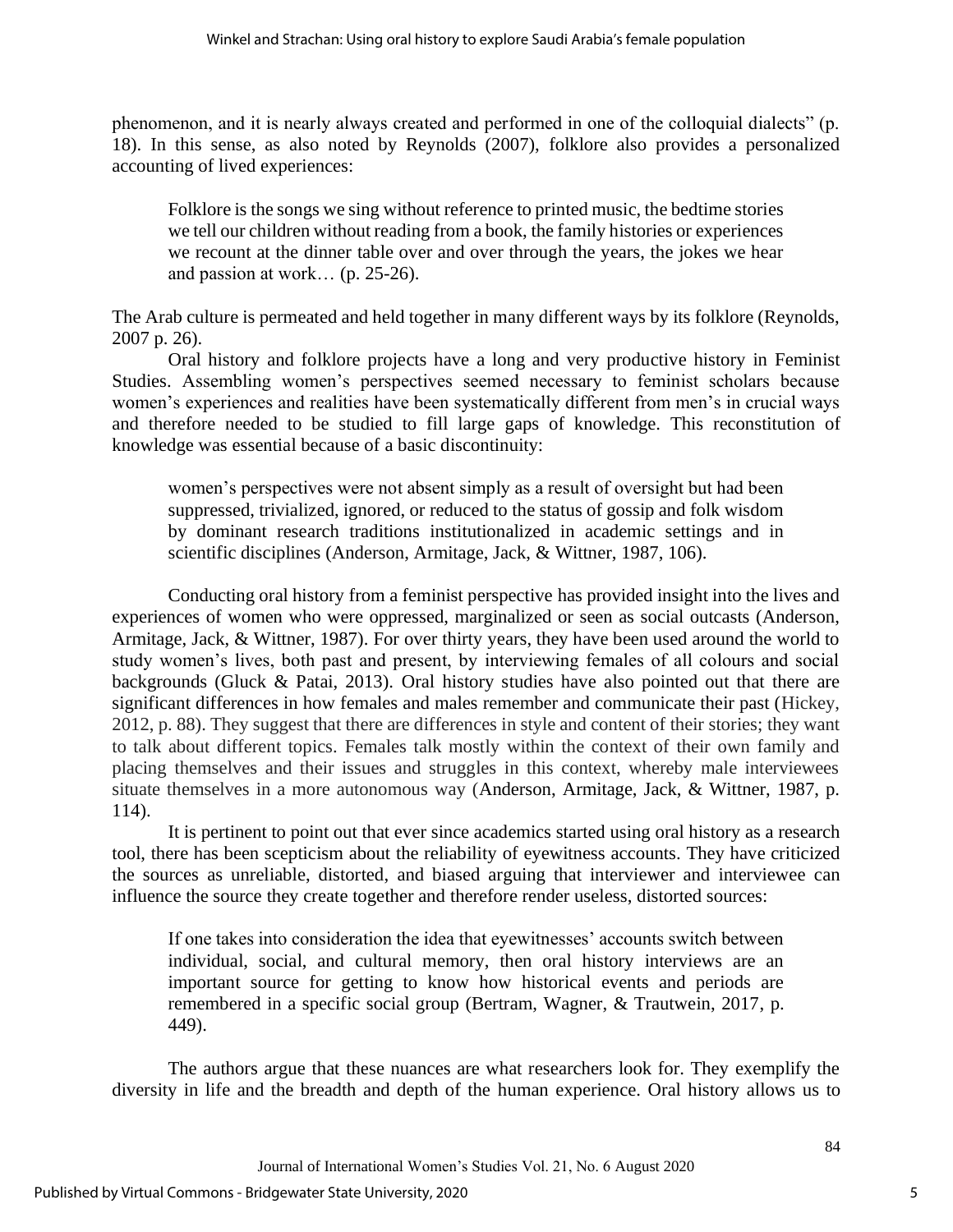explore ignored topics such as the lives of Saudi Arabian females and diversify the narratives, beyond the compelling strictly academic point of view in which researchers (Saudis and non-Saudis) present their analysis of Saudi History (Sangster, 1994, p. 5).

As an investigative tool, the collection of folklores or oral histories adds the breadth and depth that is required for a comprehensive analysis. They reach beyond the conventions of quantitative methodologies, but cannot, as highlighted by Alessandro Portelli (2013), "…be reduced to any single meaning…" (p. 284). They solidify familial connections and identity over time.

#### **Background and Methodology**

In the fall of 2014, the authors embarked on a joint initiative. Drawing from their respective areas of expertise, they blended anthropological theory and methods with those of history in the development of a new assignment, *The Oral History Project*. The goal was to foster enhanced learning using Arabian ideologies and methodologies to facilitate a less stressful and intimidating environment for their students.

The university where the project was developed and conducted is located in the Eastern Province of the Kingdom of Saudi Arabia. The students are of various ages and, in general, come from families that are financially well off as is evident by their ability to pay the tuition fees. It is a respected, private institution of higher learning that offers both bachelor and master's degree programs taught primarily in English. As is the case in most Saudi Arabian private and public universities, it is segregated having both male and female campuses (Jamjoon & Kelly, 2013). The curriculums are virtually identical for both genders with some differences based on Saudi Arabian rules and regulations. Male instructors teach male students, while the female student body may have either a male or a female teacher. Due to gender segregation at universities in Saudi Arabia, only female students participated in this project because both instructors teach female students.

The Oral History Project was developed in 2017 for three different courses and has been repeated every semester since. To date, approximately 250 students have participated in the project. Of these 250 transcribed and recorded interviews, fifteen were selected for this paper. Not all of the project interviews focused exclusively on women in Saudi Arabia, although female issues were emphasized in all courses. Roughly sixty of these interviews dealt with the topic Women & Society. This corpus of interviews has not yet been evaluated according to demographic, social or geographical aspects. However, it can be said that the majority of the interviewees are located in the eastern region of this oil rich region part of the country where the Saudi Arabian Oil Company (Saudi Aramco) is a principal employer. It successfully brought wealth, new job opportunities, and far reaching social changes to this part of the country as well as to the kingdom in general. Many of the students come from families who are working for Saudi Aramco providing them with the opportunity to attend international schools.

The assignment was a comfortable fit for the objectives of the three undergraduate courses -World Regional Geography, World Civilization and Leadership & Teamwork. It was designed to achieve several outcomes. Firstly, the authors wanted to increase the students' understanding of the Middle East in general and Saudi Arabia and the Gulf Cooperation Council (GCC) more specifically while preparing students for the global marketplace. Secondly, the project aimed for each student to focus less on memorization and non-critical thinking to one that promoted selfdiscovery, personal awareness and local, regional and national cultural/historical exploration. Lastly, the project was intended to empower students to discover their own past, including their

6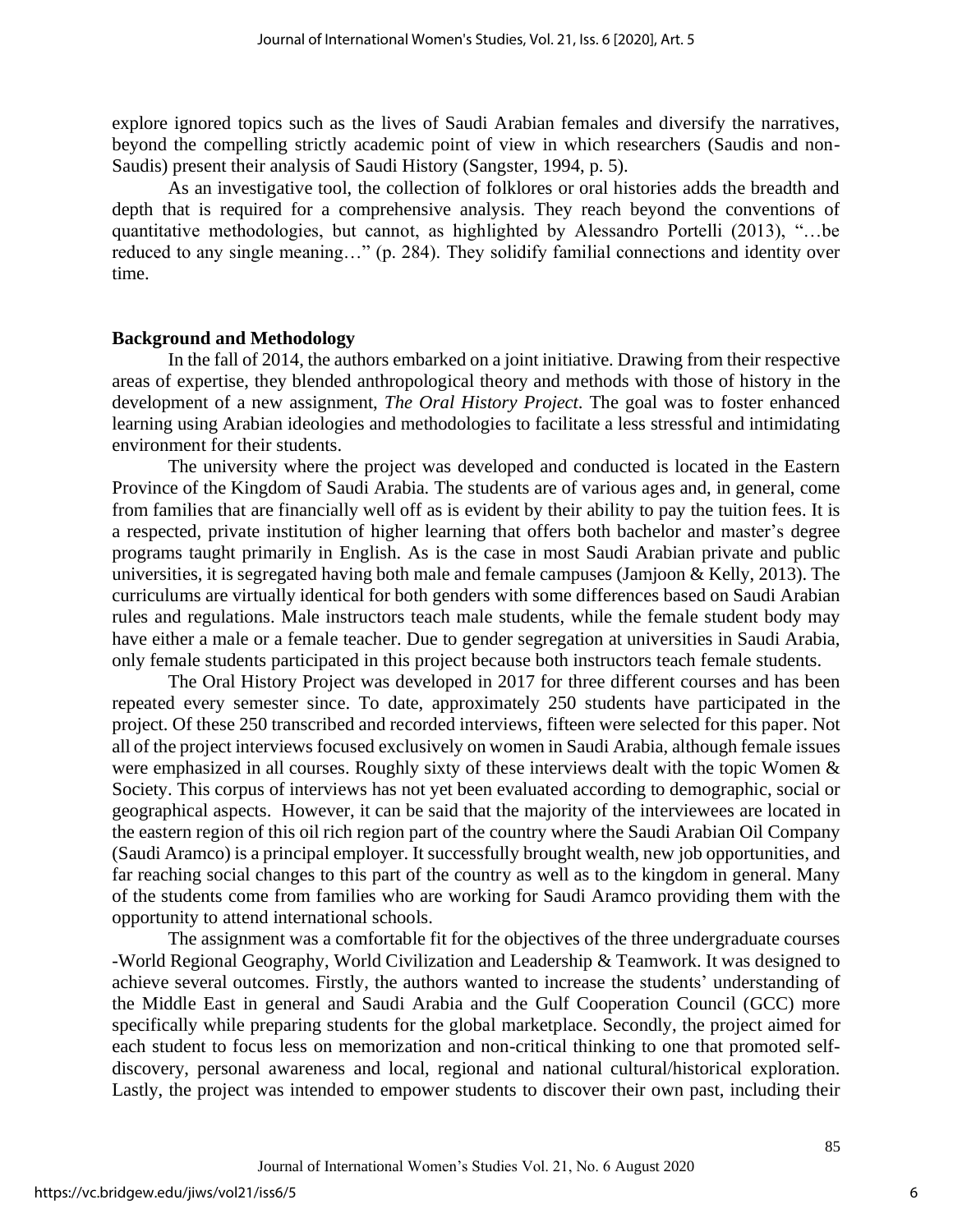family's stories, culture and traditions. This was achieved through the collection of "local knowledge" past and present as conveyed by family members. For the students who were from other countries, the exercise focused on their family's experiences within their country of origin in addition to their journey to Saudi Arabia, and their experiences as expatriates in the kingdom.

The assignment consisted of five sequential steps – acquisition, transcription, translation, reflection, and presentation. Each stage was designed to foster the growth and development of the humanities and social science perspectives through key-informant interviews or firsthand accounts. Respectable approaches were prioritized during all phases of the investigation. The students adhered to established ethical protocols and accepted standards set in the syllabi, by the instructors, and the university's code of conduct. "Oral history is not just about studying people; it is also about valuing them, according to Sheftel & Zembryzycki (2013), this makes our work difficult and emotionally demanding, but it is the only way that we can try to truly understand people's lives" (p. 16). Each one had to navigate cultural norms and established restrictions especially when discussing cultural constraints and women.

The first stage or acquisition phase focused on the selection and coordination of qualified participants for scheduled interviews to collect stories and memories. Each student was responsible for conducting two to five separate interviews. In this way, there would be multiple perspectives to draw from when creating an overview of the past. According to Sheftel & Zembryzycki (2013), "Oral history is grounded in the relationship between the interviewee and interviewer—without both, there is no oral history. Furthermore, the quality of this relationship, the nature of the interviewee-interviewer interaction, has a determinative effect on the interview itself" (p. xxi). This perspective supported familial narratives not because they would offer superior results for the students, but because they would provide a more comfortable first-time experience for the novice interviewers. It was imperative that the selected participants were family members, were older than the students, and were willing to share their stories. This meant that mothers and relatives such as aunts were primary candidates. Grandmothers were viewed as key informants because they could provide reflections on ancestral generations and insight into historical perspectives. They could also provide firsthand experiences on the Saudi Arabia before the social and economic transformations that resulted from the development of the country's gas and oil industry. Combined, all would provide a broader range for the investigation.

The students were required to compile a list of interview questions that could be divided into two subcategories. The first category focused on general information questions that were to be asked of all interviewees. They were designed to elicit background information such as the participant's name, tribe, age, marital status, children, gender, and other case specific questions. The second category allowed for greater freedom whereby the interviewer was not chained to prescribed questions that limited the scope of the interview. Students could formulate their questions based on context specific queries using the interviewer's knowledge of the situation and the discussion at hand, course topics and subtopics, and textbook themes such as life in Saudi Arabia, before and after Aramco, the Gulf War, family and traditions, education and mobility, women & society, people and their landscapes, family leadership styles, and work & business. The goal was to allow for flexibility while maintaining basic topics for inquiry (Dougherty, 1999).

It was mandatory for the students to record all of their interviews. This served three purposes: 1) to provide evidence that they had completed original work, 2) they had received approval from their informant to record the conversation, and 3) they had verbatim responses that could be transcribed, translated and analyzed at a later date. Students were also instructed to take notes during their sessions to capture the nuances of the interview process.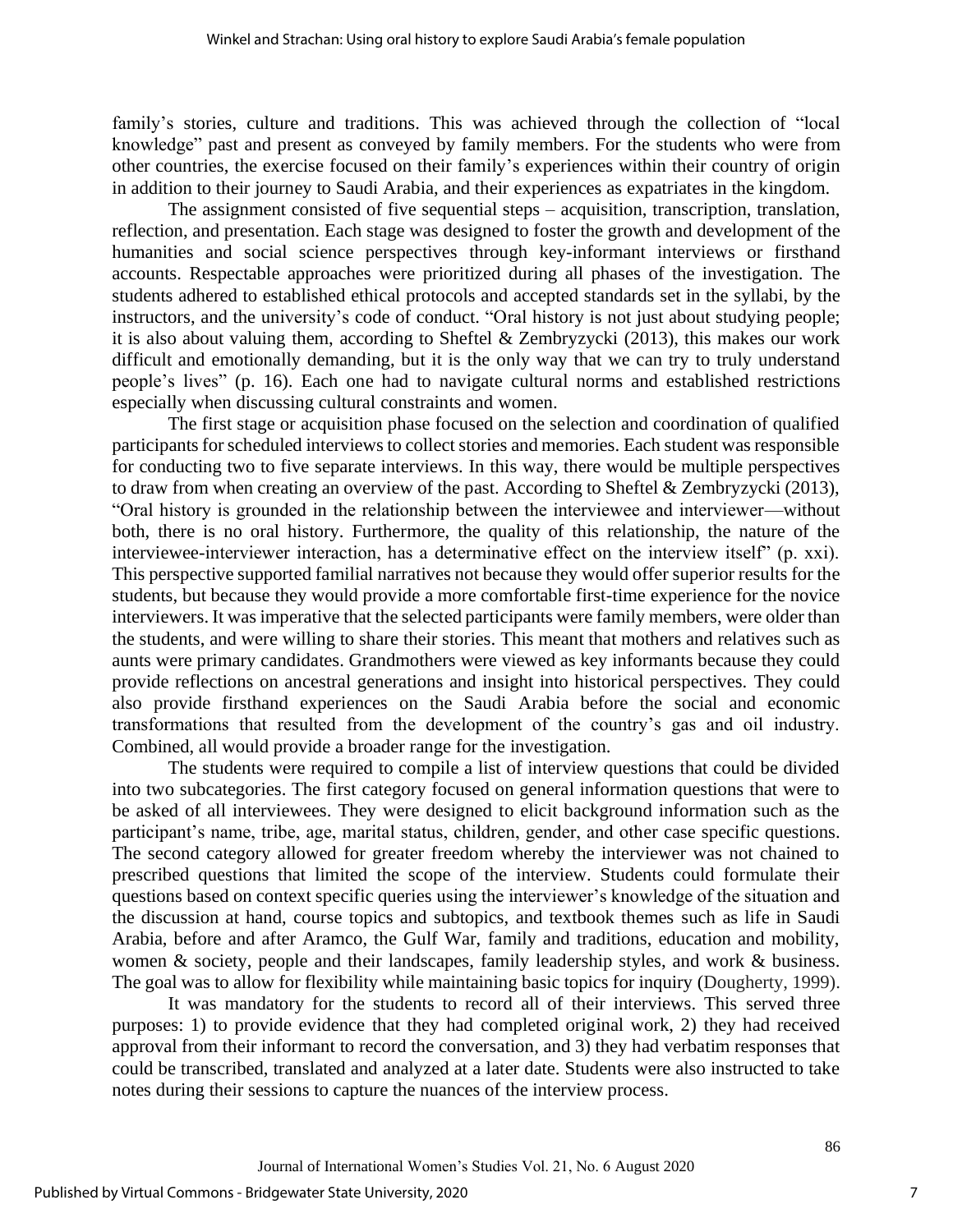After the interview phase, the recordings were transcribed either in totality or partially, as per their instructor's directions. The university demographic is primarily Saudi Arabian, but there were many expatriate students whose parents worked in the kingdom. During the interviews, some relatives communicated in their native tongue – Arabic, Urdu, and Hindi. The students had to transcribe these interviews from non-English recordings into English written text. English responses made the transcription task less daunting. As first-time oral history-folklore researchers, the transcription of a two to five-page document in multiple languages was beyond the scope of the assignment and the students' abilities.

Once all of the interviews had been transcribed and translated, the next phase was for the student to reflect and analyze their findings and present them in an abbreviated written report. The students were asked to consider how their family members and their familial ideologies have influenced how they are navigating their world, how they lead, how they interact with the environment, and how they use past events to inform their worldviews. The final analysis was presented as a PowerPoint presentation or a video with an English voice over.

The assignment was meant to accomplish yet another goal. The intention was to introduce the students to qualitative research methodologies and to show how they work in situ. Reynolds (2007) suggests:

Folklore is one of the richest and yet least-studied aspects of human culture, for although it is constantly present in the lived experience of everyday life, it is not usually written down or recorded but is more typically passed from one person to the next through direct communication. (p. 25).

In a country where the hard sciences are preferred, one-on-one interviews based on open-ended questions offered an alternative approach to scientific research.

# **Collecting Women's Voices**

Collecting oral histories is an interesting, enlightening, and delicate academic line of inquiry. The benefits of oral history move beyond the constraints of generalized history books, databases, and contemporary interpretations. By conducting interviews with people who have firsthand experience and knowledge, access to lesser-known, personal and family-oriented information is exposed while providing a broader understanding of culture, history and historical discourses (Perks & Thomson 2003; Clary-Lemon & Williams 2012).

Most importantly, the exercise exposed nuanced narratives about childhood, marriage, family development, employment, and traditions. Students explored these topics from various perspectives such as the following excerpt that highlights one student's interview with her mother:

Student: Did you live in a harsh or pampered life?<sup>4</sup>

Mother: I live in a harsh life because my father was very strict, and he had a stable

 system. Such as time of sleep, time of wake up, time of meals and should everyone be in the table.

Student: How that way of life affects to you?

Mother: Off course its affect to me in a good way because he teaches me the discipline of

<sup>4</sup> Excerpts from student assignments have not been edited, modified or embellished; they are in their original format and represent the diversity in student approaches.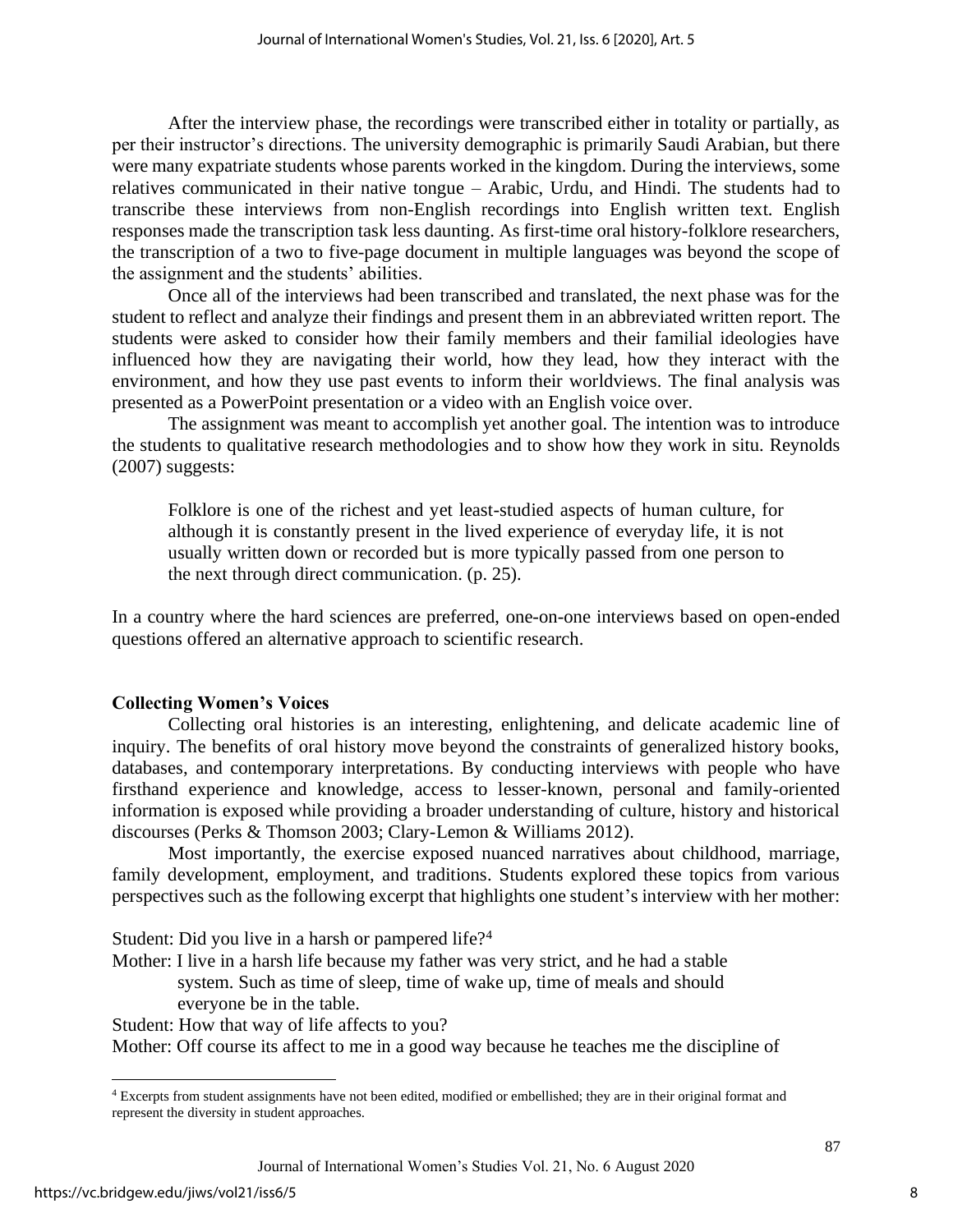time, patience when troubles and take a lot of care in everything.

- Student: Did you made your decisions fateful on your own or your parent made it instead of you?
- Mother: My parent was made the decisions because I was young, and I didn't have an experience and education enough because I was live in a small village.
- Student: What about after marriage? Did you make your decisions on your own?
- Mother: Off course yes because I became an old strong independent women "she laughs" but for sure I made my decisions with a little help and advices from my husband and family.
- Student: If times go back, would you change some of your decisions?
- Mother: Yes, I would like to study and get a bachelor's degree before I became a mother because when I was pregnant, I got some diseases then I stopped my education.

Another student recounted the experiences of her retired OBGYN mother and grandmother who lived a very traditional life. She reflected on their familial relations with Prophet Mohammed, Persian travels, pearl diving, and significant changes observed between the generations:

My second interviewee was my mother. She was an OB/GYN Doctor before retiring and she is 64 years old, married, and had 4 children. The interview was on December 12, 2018, at our house. I asked her to talk about our ancestors and she said that we are related to Prophet Muhammad peace be upon him, specifically we are descendants of prophet Muhammad's uncle Al-Abbas ibn Abd Al-Muttalib. I asked her if this relation impacted their life and them being leaders and she answered that they always took prophet Muhammad as a role model in every aspect of their life and tried to follow his character and method and she thinks they inherited some of his valuable characteristics. She also mentioned that our ancestors migrate from Al-Medina to Fars Province or the Parthian Empire. Then, after several years, they went to Dammam and some of them went to Bahrain. In Dammam, my grandfather and his brothers started diving for pearl hunting in the old Dammam beach, as mentioned before, and my mother's uncle was the leader of the ship and he was directing his fellow pearl hunters.

I asked her about her childhood, and she talked about my grandmother. My mother said that my grandmother got divorced before turning thirty and with seven children. My grandmother liked sewing so she started making dresses for people in exchange for a small amount of money. However, it was enough to get her and her children's essential needs. She was a good influence of a leader on my mother and her siblings. She was kind and generous but strict sometimes when needed. My grandmother was eager to push my mother and her siblings to accomplish their studies. Thus, two of them are doctors, a nurse, an engineer, and a teacher and they are successful in their fields. Although my grandmother Fatimah was illiterate, she was concerned with her children's education and she also joined a literacy program to know the basics.

In several interviews the women talked about marriage. Some of the interviewees discussed how marriages were arranged, revealing in some cases that this was done without the girl's consent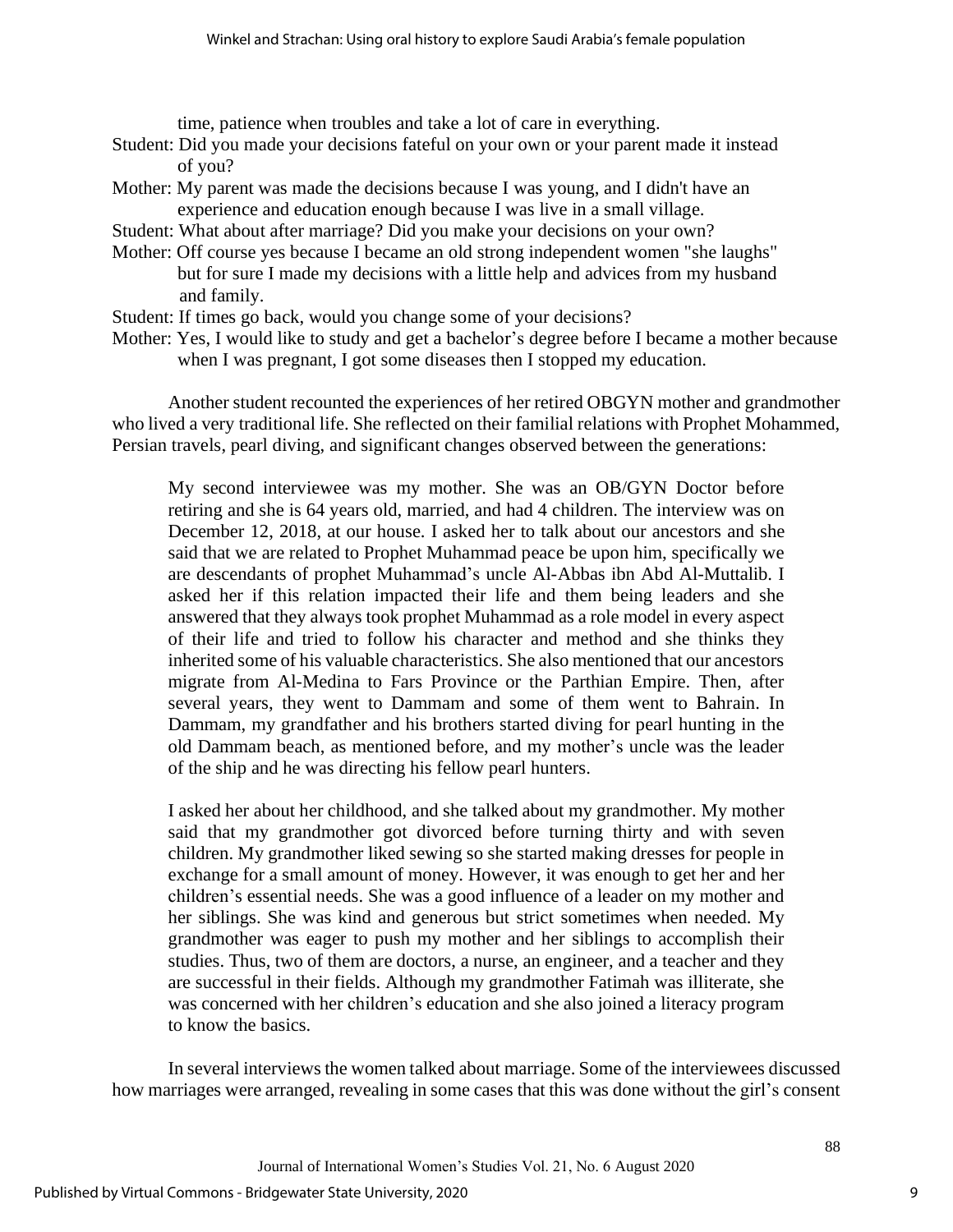or knowledge. Others highlighted that they were married to older men at a very young age. Currently, the minimum age for marriage in the kingdom is fifteen years, however in the past many parents married their daughters at a much younger age as highlighted by this grandmother:

When I was 10 years old the married me to a man, I was child I didn't even had my period. After couple of months, I had my period and I got pregnant very short after. I didn't know how to take care of my baby, but my mother was always in my side. When my son become 4 months, I became 11 years old and I got divorced. It was a relief actually…When I become 19, I married your grandfather, it was nothing like my first marriage, I was asked before marrying him and I saw him suitable, so I agreed. And I lived a beautiful life with him next to me…

The same women stated how these laws have changed, and that society no longer expects women to get married at such a young age. Nowadays, women must be consulted and agree to the union:

The girl is suitable for marriage when she become 10 years old. Even if she didn't know anything about the marriage, the family of her husband teaches her every detail, from how to please her husband to how to cook and take care of the house. When marring they don't consult the girl our take her opinion, in fact she has no idea until her wedding day. But now, things changed thank god. The girl is suitable for marriage when she become 20 or 25 even 40. And now she must agree or there is no marriage.

It is interesting to note that the grandmother expressed few emotions when talking about her own experience especially when discussing her age and the fact that she was eleven years old when she gave birth to her first child. This is not unusual, according to Anderson, Armitage, Jack, & Wittner (1987), for women to hide their emotions in the interview and refrain from revealing deeper feelings (p. 111). This is one of the main methodological problems oral history studies face; questions about emotions and subjective experiences are not easy to ask. But it is imperative that researchers who practice oral history ask not only about facts and activities. The primary objective is to tease out the "lived experience," which intuitively exposes emotions. It is "about feelings and women's perception of their choices and about their values" (ibid, p. 112).

Other students commented that they were surprised by their older relative's experiences, not knowing the original circumstances behind familial decisions to marry prepubescent daughters, for example. Other students indicated their grandmothers' suffering and that it was these experiences that made them the strong women that they are today. One student focused on the "secret life" of her grandmother. She learned from the assignment that her grandmother was fourteen years old when she was married to a man who was 55 years of age. Her reflections highlighted her revelations:

**Knowledgeable:** I knew a lot of information and secrets about the life of my grandmother, how she suffered at that time from the severity of poverty and from the difficult time she experienced without serious help because of his husband death, and also learned the nature of her personal qualities and some of her leadership style.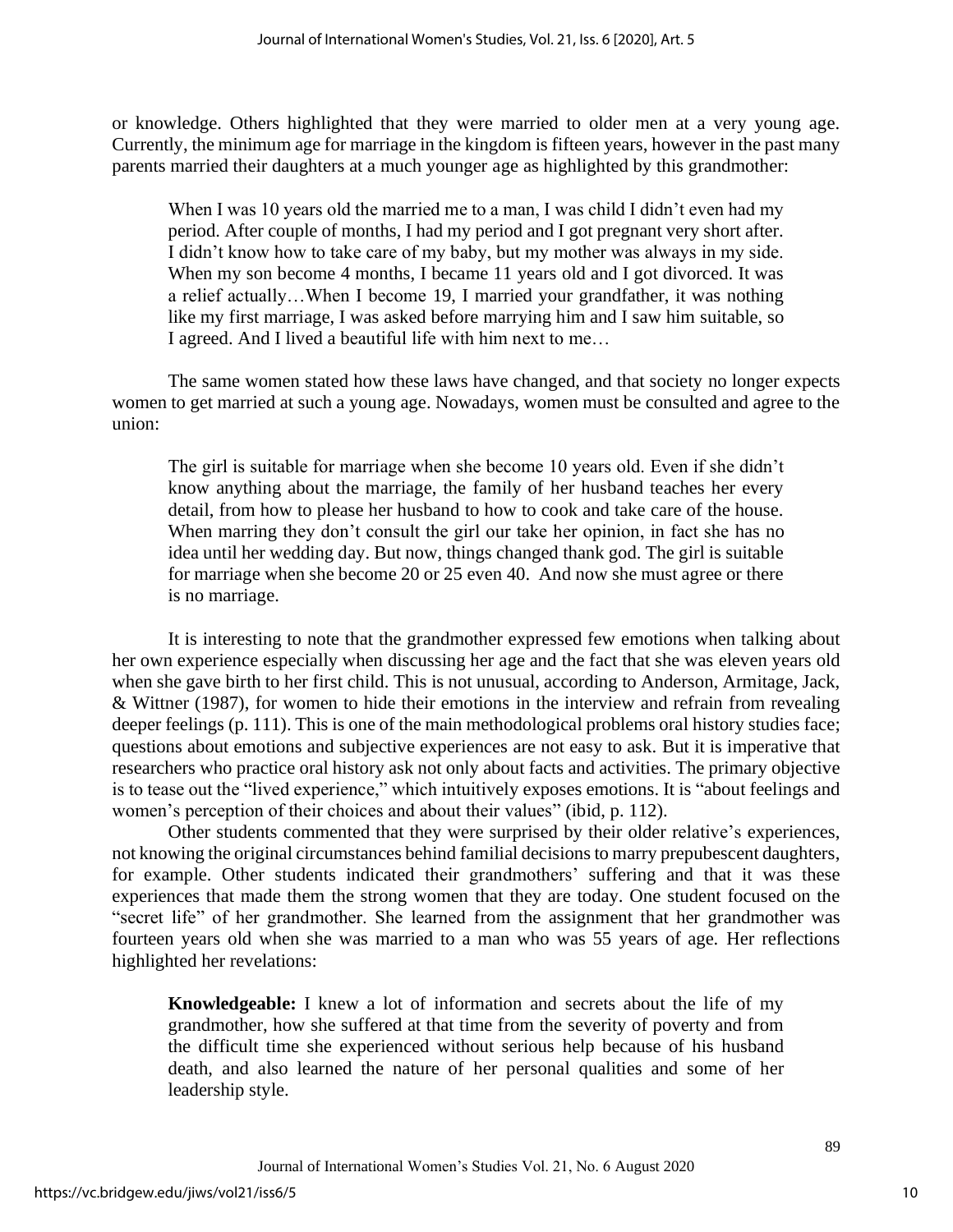**Explanations (Details):** In these recordings, the knowledge in this story was about my grandmother's former life when her parents married her at the age of 14 and my grandfather was 55 years old, how she lived with him and how she lived for her, how she suffered after my grandfather's death and absence, how she take responsibility after him and what methods Which she did to live a happy and integrated life with her children without the need for anyone, and finally I recognized her personality and principles, her personal treaties and her leadership style.

**Anecdote:** My grandmother was very young when she got married, and the reason was that her family was very poor and my grandfather was a person known for good judgment and generosity. These are some of the traits of the Bedouins. My grandfather married them and after 15 years died; the pressure was on her to raise the children. Top patient, responsible and judicious as well.

**Asking Questions Answering Questions**: One of the most important questions was, how old was she and how many children did she have? The answer was 15 years old and gave birth to 11 children. Were her family suffering from poverty before marriage? Yes, Did she have brothers and sisters? No. Was his father alive when she married? No. Was she beautiful? Yes and a lot. Did she have a difficult time after her husband died? Yes, a lot. The other question is how did she take responsibility and get money in the absence of her husband? The answer was that she sewing clothes and selling them to the neighbors. Was she sad when she gets married? Yes What is important about how she became after her husband died? The answer was that she takes responsibility and became an independent and wise human being and was a leading woman.

**Connections/Relationships:** My mother told me that she was a woman known to the Bedouins for her courage in bearing responsibility in the difficult times, the woman consulted by everyone for her wisdom and intelligence, was the ideal of patience, the ideal of leadership.

Numerous women compared their current situation with their youth highlighting several of the societal changes that have occurred over the past decades. Education was a common topic to underscore recent transformations:

As far as education, culture now is more open. Females now are more heard than before.

Also, they are leaders. They are not only housewives, although I appreciate housewives and mothers very much. But now the opportunities are much, much greater. For example, in Al Madinah, it wasn't allowed for ladies to go downtown to shop for themselves or for their children, so my grandfather would bring samples home to show my grandmother to choose what she wanted or what she liked, then he would return the samples back to the store.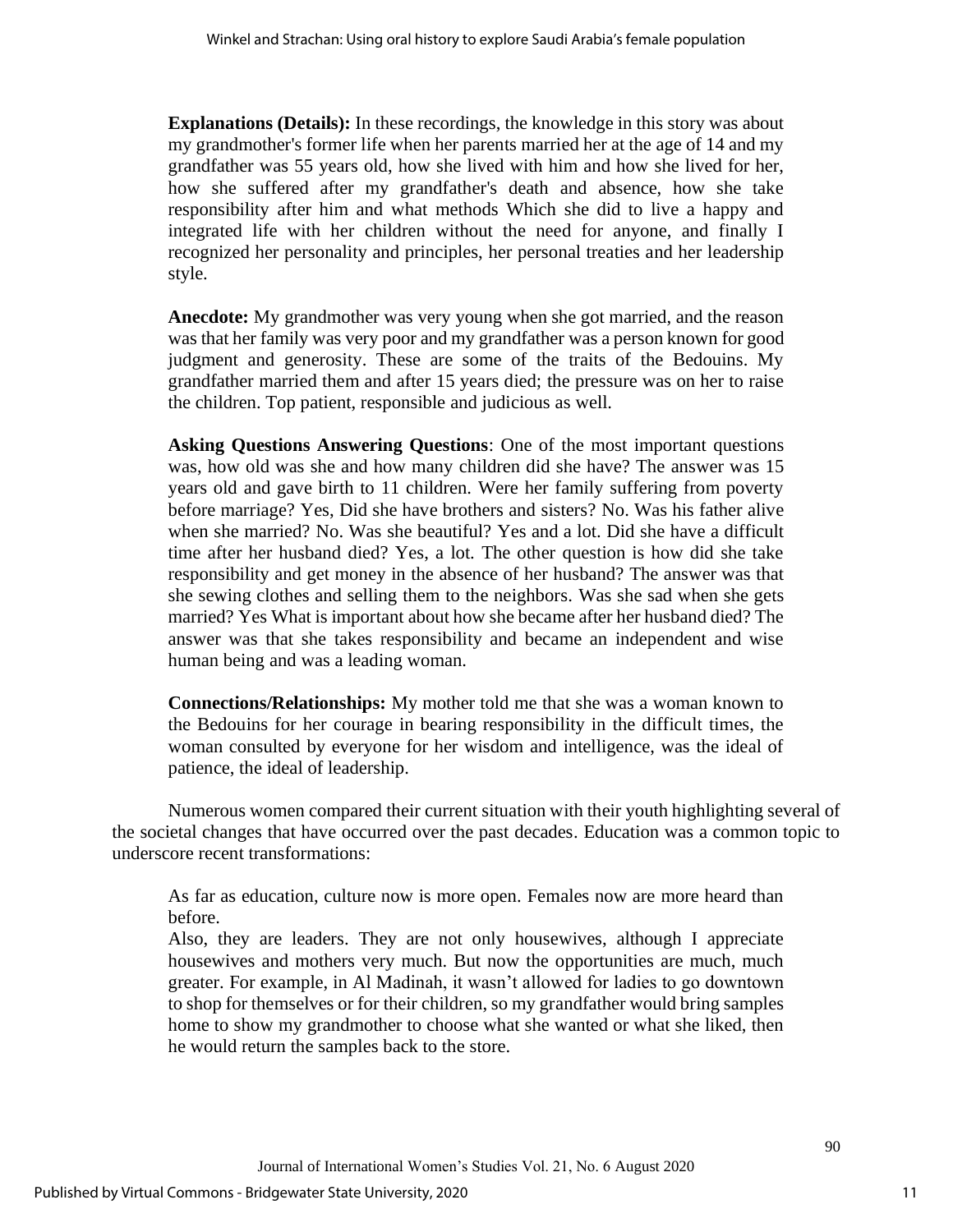Older women remembered limited job opportunities for both males and females long before companies associated with the international gas and oil industry such as Saudi Aramco offered higher paying jobs to males. Women practiced traditional livelihood strategies:

It was very simple back then, so men used to work in small stores or a taxi driver or as farmers, all these jobs didn't require much education, it was more of a practice and each father passes his craft to his children. Women mostly used to stay at homes taking care of the children. But after time women started to work as teachers for almost 30 years then society started accepting the fact that women could work any job.

Another interviewee mentioned how there were few job opportunities for women, especially from lower social classes, and for those without an education. Before the discovery of oil in the 1930s and the exploration of Saudi oil fields after the Second World War, the kingdom was an impoverished desert, where most people lived under very harsh climatic conditions. There were only a few cities and the livelihood strategies were based on fishing, trading, and farming (House, 2013, p. 23). Most Saudis lived as pastoral Bedouin in small villages or in the smaller settlements along the coast. Life was simple and hard, as described in this interview:

Bring wood and sell it. Or if a woman is poor she can work in other houses, help with cleaning and cooking, take care of children and baby-sitting if the parents were traveling. Also she can work as a beaker from her house or tailor for other women. Sometimes women can open a small shop in her house where she sells utensils or fabrics. Also, they can work like doctors and make medicines.

With increasing oil revenues came dramatic economic and social changes. After the end of the Second World War, the once poor, desert state turned into a 'rentier state', providing its inhabitants with a wide range of social benefits, secure government jobs and gradually improving the country's infrastructure and educational system (Vassiliev, 2013). The rentier economic system relies heavily on oil revenues and is characterized by an underdeveloped private sector, a system that worked well as long as the oil revenues were high. With the dropping oil prices of recent years and a fast growing, young population, economic reforms are necessary and have already been implied under the Saudi Vision 2030. However, the rentier system that provided job security for many Saudis from the 1960 onwards, allowed the monarchy to implement far reaching social reforms, without the fear of a backlash from religious- conservative groups of the society. Part of these reforms allowed girls a formal school education. The first primary schools for female students opened in 1960 in the capital city of Riyadh (Hamdan, 2005, p. 47). Prior to this, girls were not taught in formal schools, only private, informal schooling was possible, which was mostly religious in nature.

Many women commented on how education has changed the lives of Saudi females. The first female schools remained limited in their capacity and were only to be found in the capital city or the larger communities on the coast. Today the number of female college students outnumbers the number of male students (Alsuweida, 2016). One mother, whose father appeared to be more open-minded than other men of his generation, reflected on the limited choices for females in the past. She highlighted that finding employment was not expected of women. At a time when women began to break away from traditional roles, her father did not push his daughter into education or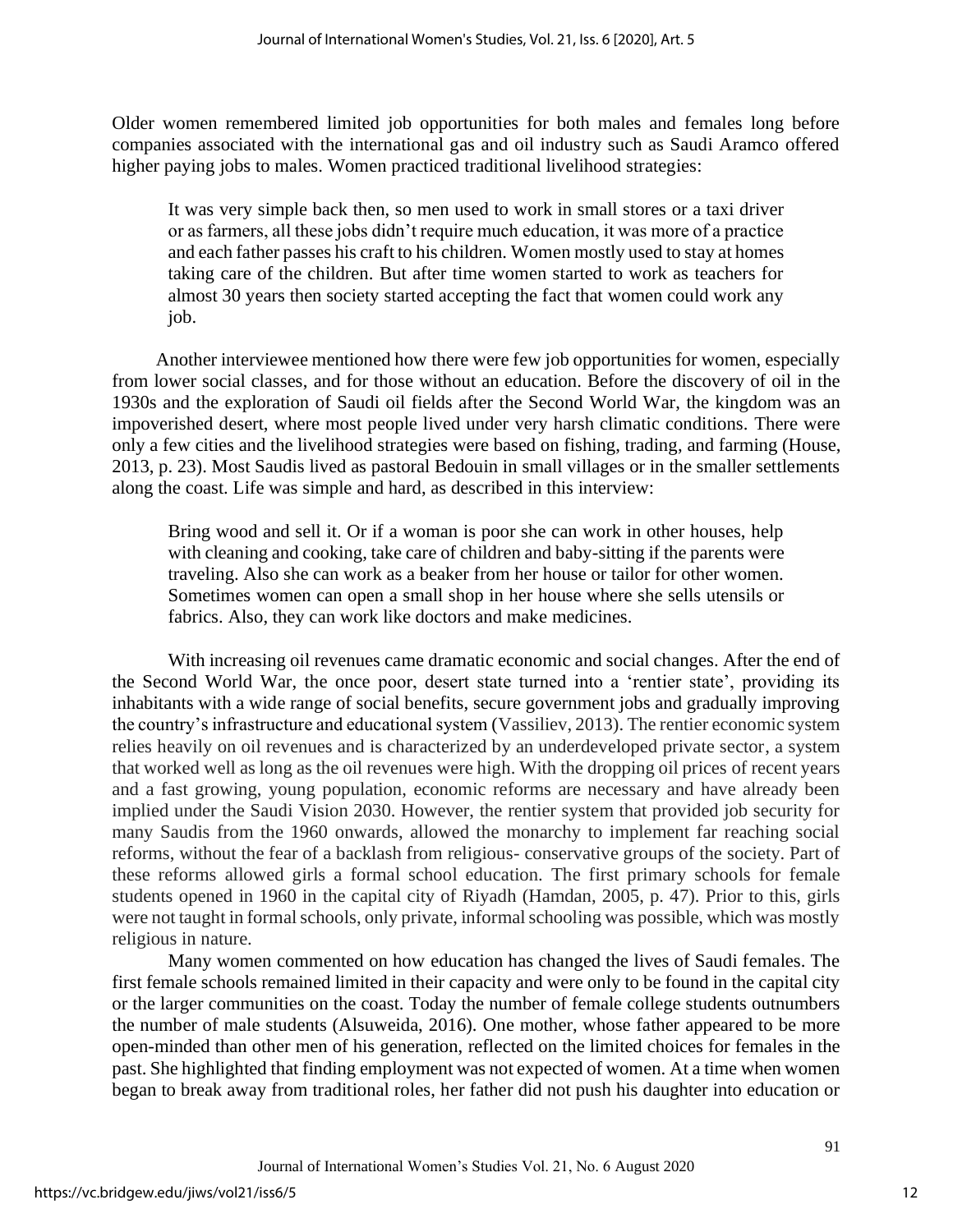employment:

My dad didn't mind us not getting jobs later, but we had to have a college degree for security. I went to King Abdul-Aziz College in Jeddah, were I studied accounting. After college, you were expected to get married, have kids, and take care of them. There wasn't that much pressure to getting a job. It was the man's job to provide, and the woman's job to have the house and kids in order.

Female employment in Saudi Arabia remains relatively low to this day. World Bank statistics indicate that only 22% are employed, which is very low in comparison to other Gulfcountries (World Bank, 2018). Many families still believe that a women's place is in the home with her children. This point of view is slowly changing mostly because families need to have an additional source of income to support the lifestyle associated with a modern society.

Many interviewees, especially the mothers who were in their 40s and early 50s, shared their views about the future for Saudi women and expressed a very positive outlook about the country's transformations including Saudi Vision 2030:

Where do you see Saudi women in the future? Well of course with vision 2030 a lot of things are going to change especially with women. Driving the car is one of the biggest events that happened so far and I'm pretty sure that we are going to see more events as big as this one. And I hope to see them reach their goals and don't stop no matter what.

As noted, most of the student interviewers were Saudi nationals, while others were either born elsewhere or were born in Saudi Arabia to non-Saudi parents due to their employment in the kingdom. These individuals hold the same passports as their parents. All are considered expatriates despite living most of their lives in Saudi Arabia. Their interviews expressed diverging narratives such as the one from a Palestinian grandmother as highlighted in her granddaughter's reflection:

In the PowerPoint presentation, I mentioned that my grandmother had an autocratic leadership style however, during the interview and her recalling memories of the past, I discovered a different and new side of her that was very gentle and not angry or strict, and I am elated to have seen it! Focusing on the personalities and discovering the leadership styles of my family was a very interesting part too. What was more interesting is the realization that women in the family, mostly in the past, had a very strong leadership style in the house. Looking at the younger side of women the family, anyone could tell that men were more dominant in the house and therefore, knowing that my grandmother, her mother, and grandmother had strong personalities that did not reflect on the girls, shows that the environment and culture you live in can affect your personality. After they moved to Saudi Arabia and faced the complete change of culture, women of the younger generation in the family started developing weaker leadership styles within the household than in the past. Because of the fact that in Saudi Arabia women's ability to depend themselves have been suppressed from different things therefore, they got used to having a "lower voice" within. Unlike living in Palestine with a different culture where women had to be strong and hold on the house, sometimes by themselves. This also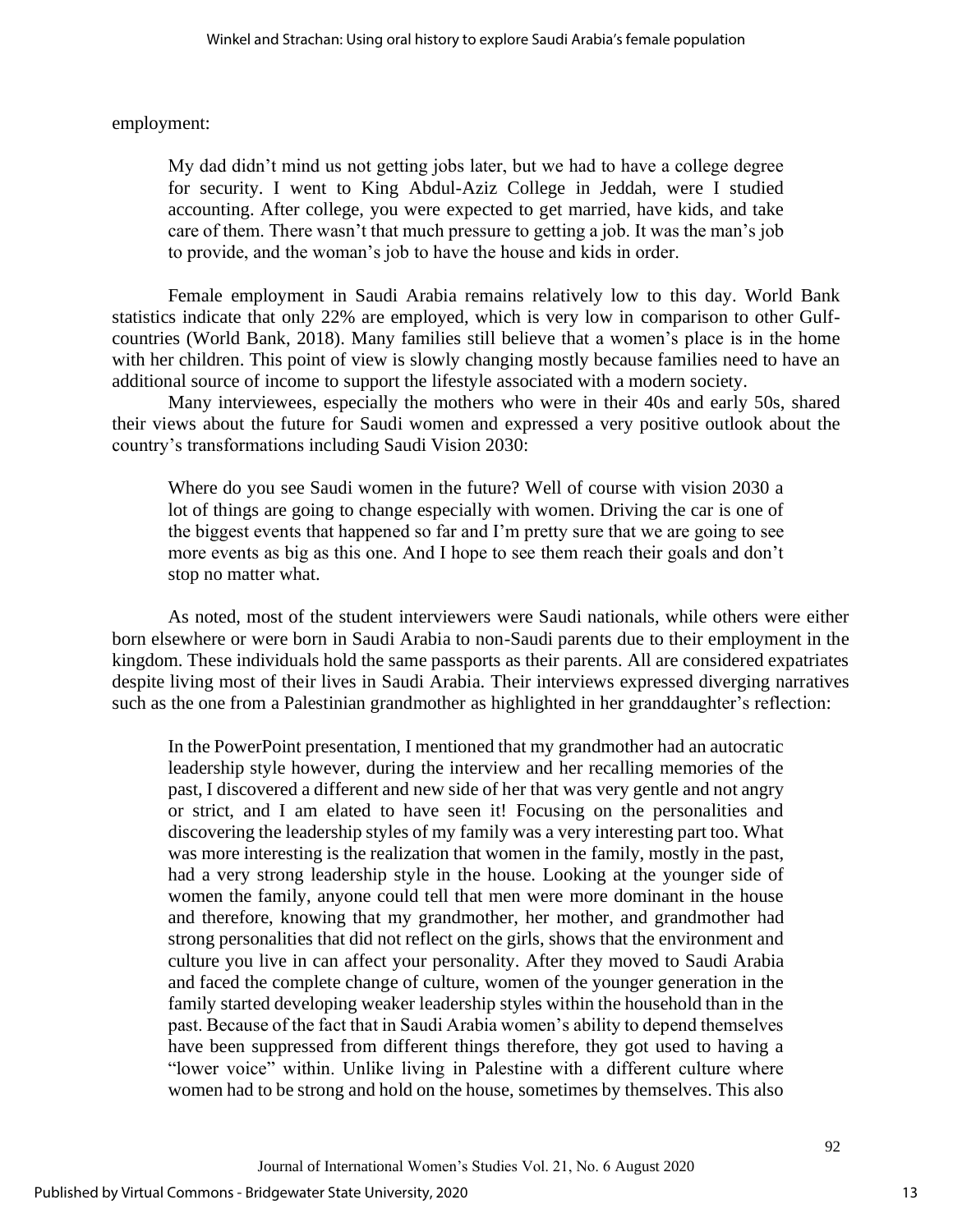shows why most of the grandchildren have other leadership styles that are similar to the male side of the family, including myself. My leadership style, transformational, has descended from both of my grandfathers and my father mostly.

Another student interviewed her Indian mother about her life in Saudi Arabia. The woman described how she followed her husband to the kingdom after he was hired to work for a large international company. She described how difficult it was for her to adapt to the very strict and limited Saudi environment:

But the environment here is very different and conservative as compared to back home. Wanting to do anything became a big deal as life is very depended here on males. It didn't seem like there is anything that women can do on their own here, it was very weird and shocking change. Many here didn't have any idea about education for women here, there clearly weren't any opportunities that I could take. Everything was so home oriented here, I don't know how to explain. Life here was literally living in a room, hanging out with neighbors at home, waiting for husband, cooking etc. and same thing over and over again. You know where I am going, there wasn't any exposure to outside world. But eventually after 6-7 years I found a place where they had Islamic classes for women, and I joined those classes.

Another Indian national reflected on her life in Saudi Arabia and the limited opportunities for expatriate females to find employment. She compared the opportunities in the kingdom with those in India:

I agree that the standard of living in Saudi is way higher than that of India. But I also found it very gloomy and dull. Even the schools and children I saw here felt like had a life in a bubble. I assumed that the student life does not teach much about life and socializing here. And I have experienced that with my children as well so I know that is the case. I genuinely wanted to get back home for my education, as well as for my children's education. There are pros and cons to every place. But if you want to know if I wanted to get back home for education, yes I wanted to.

This interviewee was more critical about her life and the choices women have in Saudi than the other females. Her negative remarks reflect the limited freedom some females experience and explain her restricted social and educational options in the country. Unlike the Saudi women, her point of reference was her life in India and the society she left behind.

The research on expatriate workers in Saudi Arabia is very limited. Most of the expatriate studies have focused on legal issues and the still prevailing Kafala system that is used in many of the GCC countries in addition to Lebanon and Jordan. The sponsorship system requires a national to sponsor the employee to work and reside in the country. It has contributed to abuses based on the sponsor's control over the individual. Employees, especially from less developed countries, are rendered almost without any rights (Naithani & Jha, 2009). Research focused on the lives of expatriate housewives who, like the above noted interviewee, followed her husband to Saudi Arabia, is extremely limited. The commentaries suggest that many of these women were unable to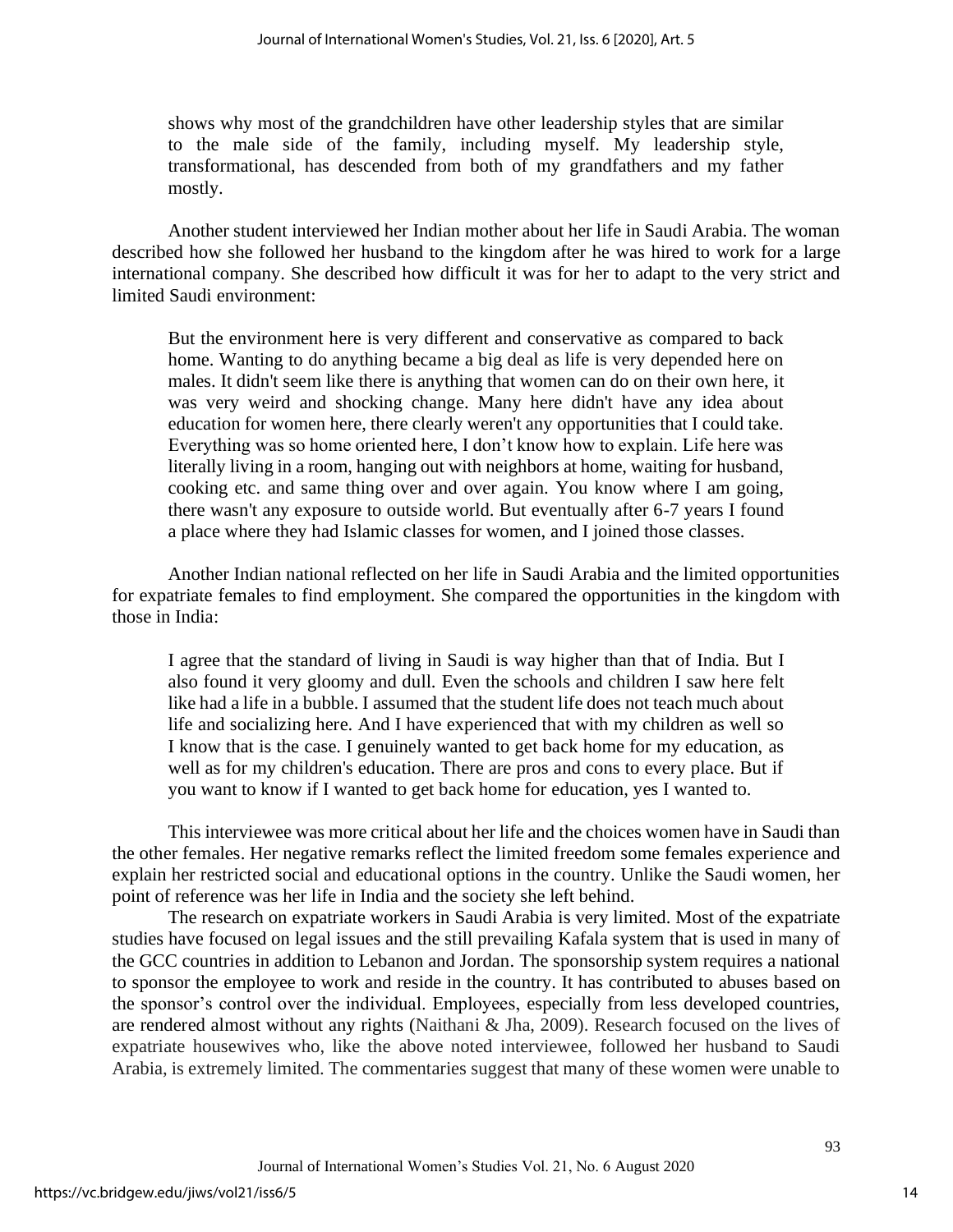gain employment and often live in expatriate communities without any ties to the host society due to language problems, legal restrictions, and limited work opportunities.

One student's reflection highlighted the overall benefits and outcomes of this assignment. She, like many of her classmates, discovered new and intriguing information about her female family members. These revelations convey many societal and cultural nuances that have been lost or forgotten by members of developing countries. They support a need for oral history in today's societies and classrooms:

This assignment has been very captivating as it revealed many hidden information about my family and opened my eyes on the leadership styles of everyone. Making me think and analyze the family and its past more than I ever did. At the end, I believed that oral history should be part of every family's gathering as it keeps the traditions, stories, and knowledge alive within the next generations. It also reveals the differences between the past and present life, making links from every piece of information you receive. Therefore, grandchildren, including myself, should be more curious and ask about the details of their family's past.

# **Conclusion**

This paper highlighted a unique project focused on the acquisition of female oral histories in the Kingdom of Saudi Arabia. Overall, the oral history approach for teaching World Civilization, World Geography and Leadership was very successful. Students were engaged and able to relate much better to the interviews they conducted then to a textbook. The analysis confirmed similar findings from previous feminist studies and oral history projects.

Student reflections summed up how valuable this experience was and how it made them re-evaluate their family, country, and heritage. They noted how important it was to learn about their past through the lens of their female members using an important Arabian tradition. Most students emphasized that oral history is an important part of their development and how it exposed many "secrets" whether deliberately hidden or merely put aside due to the family's modernization.

The excerpts revealed great diversity amongst the women depending upon various factors such as age, experiences, country of origin, and level of education. They also exposed how dramatically life has changed for women in the kingdom over a short period of time and a few generations. Many of the students expressed their surprise at learning how difficult life was in the past for their grandmothers in particular. They stated that these women were the backbone of their family and had learned to be strong due to difficult circumstances experienced during their early years.

The interviewees also placed their stories and experiences in the larger context of the family. Many of the women interviewed stoically and emotionlessly described how their fate was affected by for example the death of a close relative or a forced marriage to a much older man. This typically female narrative style was reinforced in the interviews by a strong reference to the husband whose fate filtered through in all of the grandmother and mother reports. There were very few women who did not focus on their families and husbands and presented themselves and their life from a more autonomous perspective.

How and what the women talked about in the interviews sheds some light on the enigmatic life of Saudi females. It allows an outsider to appreciate how women, like those above, have adapted to the highly regulated culture in which they live. In their interviews, the women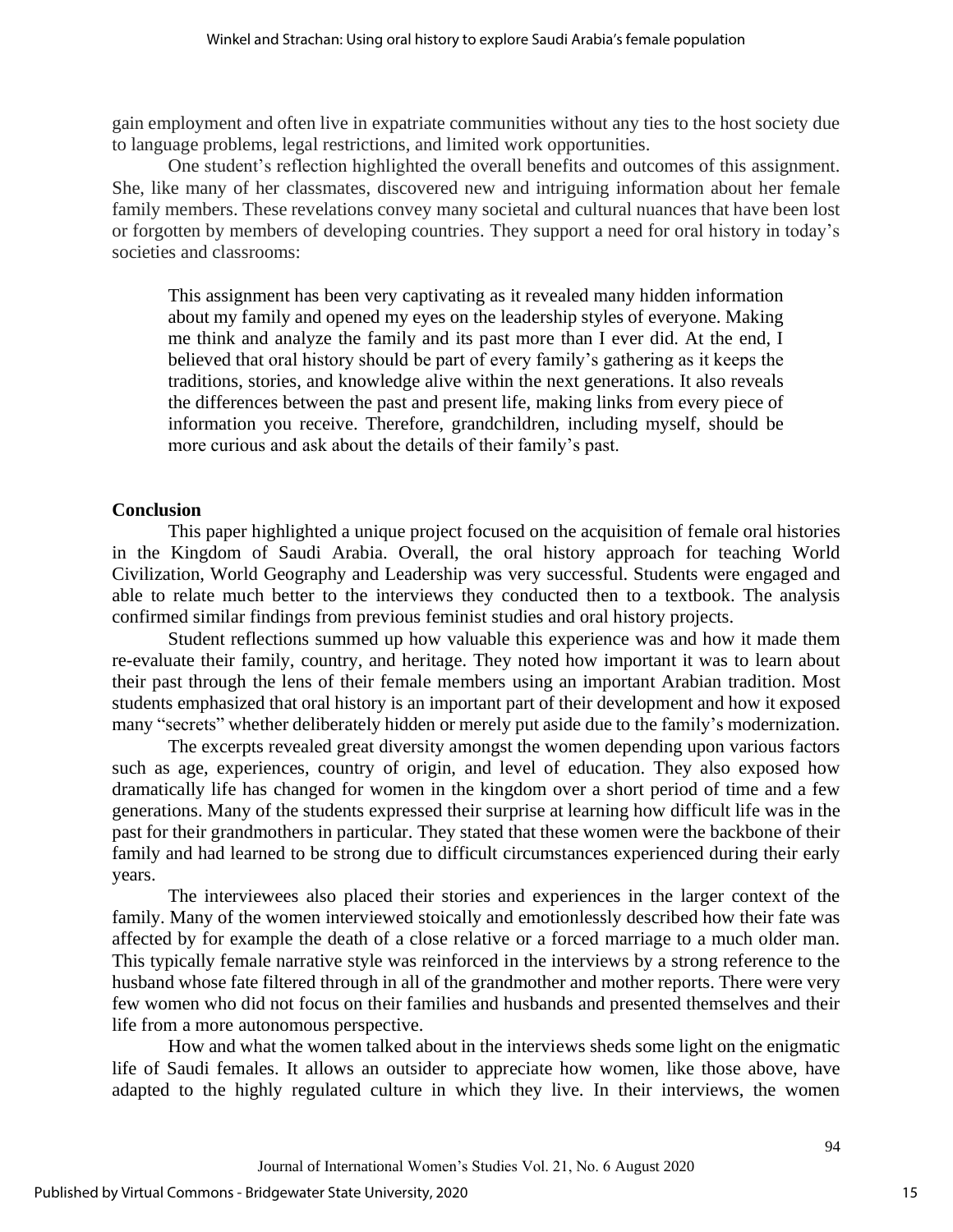repeatedly pointed out their limited possibilities, be it financial, education or even for independent decision-making. Traumatic experiences, such as marriages as minors and divorce shortly afterwards, were mentioned almost casually. Equally casual were the comments on the limited scope for freedom and decision that the women had, especially when it came to life changing decisions such as the choice of partner, place of residence, education and career path. This in no way shows the indifference or subjugation of these women to the patriarchal system, but rather how they successfully navigated and adapted to the culture and society.

In addition to the restrictions imposed on women, the interviews also revealed moments of and the freedoms they fought for. Women who had lost their husbands at an early age had to find their own ways to support their families and found alternative ways of earning a living. Mothers with very little formal education fought for their daughter's future and provided them with the opportunity to study and to choose their own career path.

Finally, the interviews allowed us a rare glimpse into the life of the older generation of Saudi women, who by no means had the opportunities the younger generation of women in the kingdom have and certainly not the opportunities experienced by the authors' students. It is this discrepancy between the generations that is particularly striking. Many students were surprised, frightened and even shocked by the fate of their grandmothers, aunts and mothers and started to think about their own lives and the possibilities of their generation. It is this point that allows a positive conclusion. Most of these situations may shock and amaze those from a Western perspective, however, much has changed for the good and for Saudi women in general. This is especially true for the educated urban middle class from which our students come than for women from less privileged families.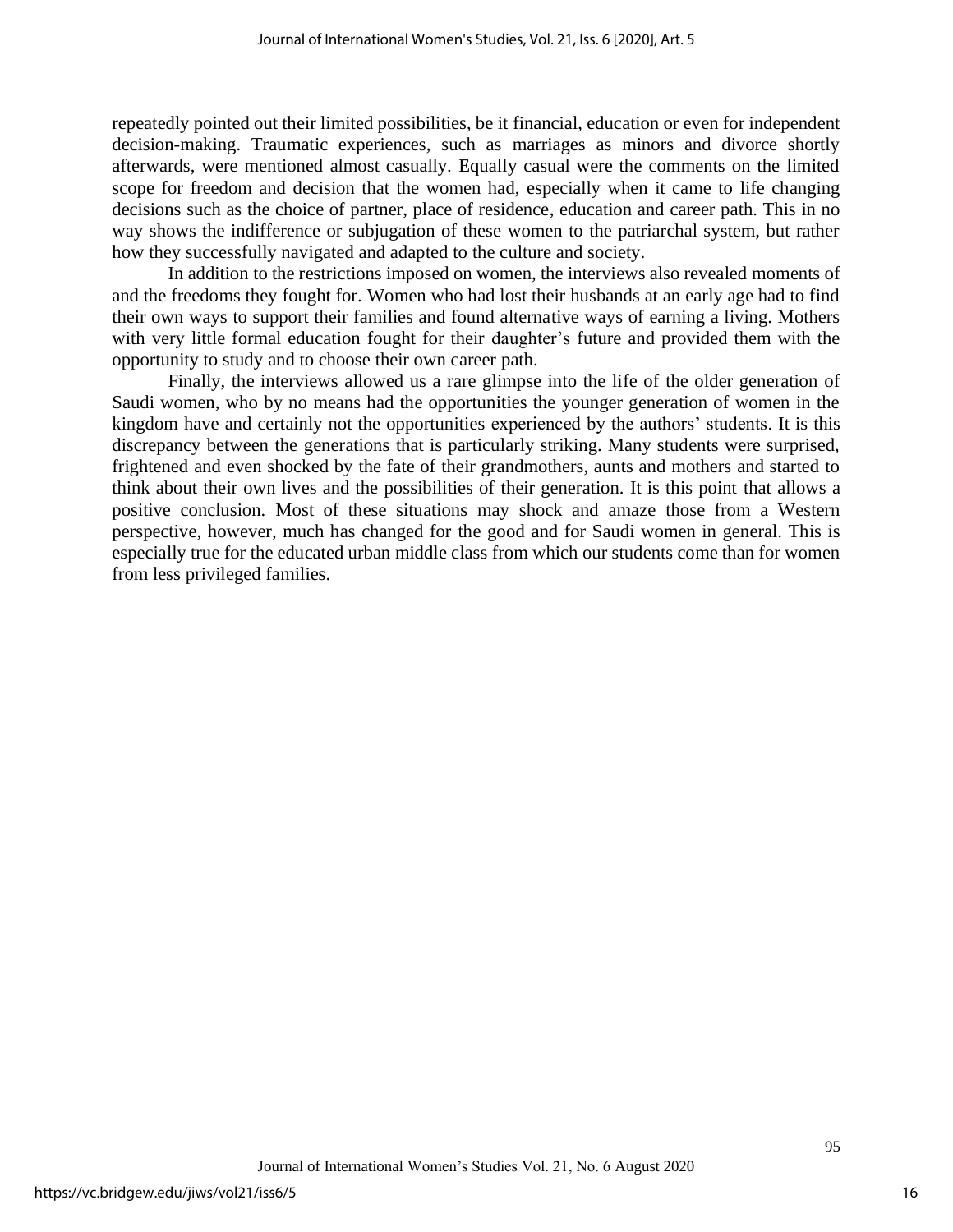# **References**

- Abdul-Ghafur, S. (ed). 2005. *Living Islam Out Loud: American Muslim Women Speak*. Boston: Beacon Press.
- Afzal-Khan, F. (ed). 2005. *Shattering the Stereotypes: Muslim Women Speak Out*. Northampton: Olive Branch Press.
- Alamri, H. E. (2017). *Strategies of legitimization: The case of women driving in Saudi Arabia*. Newcastle upon Tyne, England: Newcastle University.
- Alhussein, E. (2014). Triangle of change: the situation of women in Saudi Arabia. *NOREF Expert Analysis*.
- AlMunajjed, M. (1997). *Women in Saudi Arabia Today*. Springer.
- Al-Rasheed, M. (2013). *A most masculine state: Gender, politics and religion in Saudi Arabia*. Cambridge: Cambridge University Press.
- Al-Sudairy, H. T. (2017). *Modern Woman in the Kingdom of Saudi Arabia: Rights, Challenges and Achievements*. Cambridge Scholars Publishing.
- Alsuwaida, N. (2016). Women's Education in Saudi Arabia. *Journal of International Education Research*, *12*(4), 111-118.
- Alsuwaida, N. (2016). Women's Education in Saudi Arabia. *Journal of International Education Research*, *12*(4), 111-118.
- Anderson Jr, I. H. (1981). *Aramco, the United States, and Saudi Arabia: A study of the dynamics of foreign oil policy, 1933-1950* (Vol. 849). Princeton University Press.
- Anderson, K., Armitage, S., Jack, D., & Wittner, J. (1987). Beginning where we are: Feminist methodology in oral history. *The Oral History Review*, *15*(1), 103-127.
- https://www.bbc.com/news/world-middle-east-46770612, Retrieved 18.6.2019.
- Bertram, C., Wagner, W., & Trautwein, U. (2017). Learning historical thinking with oral history interviews: A cluster randomized controlled intervention study of oral history interviews in history lessons. *American Educational Research Journal*, *54*(3), 444-484.
- Clary-Lemon, J., & Williams, L. (2012). Teaching and learning oralhistory/theory/
- performance: A case study of the scholarship of discovery, integration, application
- and teaching [Special issue]. *Oral History Forum d'histoire orale, 32*, 1-24.
- Cole, D. P. (1981). Bedouin and social change in Saudi Arabia. *Change and development in nomadic pastoral societies*, *33*, 128-149.
- Commins, David (2009). *The Wahhabi Mission and Saudi Arabia.* I.B.Tauris*.*
- House, Karen Elliott. (2013). *On Saudi Arabia: Its People, Past, Religion, Fault Lines, and Future*. Alfred A. Knopf.
- Busby, R. S. (2011). Learning through doing: Preservice teacher training in historical inquiry through oral history projects. *The Oral History Review*, *38*(1), 175-184.
- Cole, D. P., & Ibrahim, S. E. (1978). *Saudi Arabian Bedouin: An Assessment of Their Needs*. American University.
- Dougherty, J. (1999). From anecdote to analysis: Oral interviews and new scholarship in educational history. *The Journal of American History*, *86*(2), 712-723.
- Gelb, J., & Palley, M. L. (2009). *Women and politics around the world: A comparative history and survey*. Santa Barbara, Calif: ABC-CLIO.
- Gluck, S. B., & Patai, D. (Eds.). (2013). *Women's words: The feminist practice of oral history*. Routledge.
- Hamdan, A. (2005). Women and education in Saudi Arabia: Challenges and achievements. *International Education Journal*, *6*(1), 42-64.